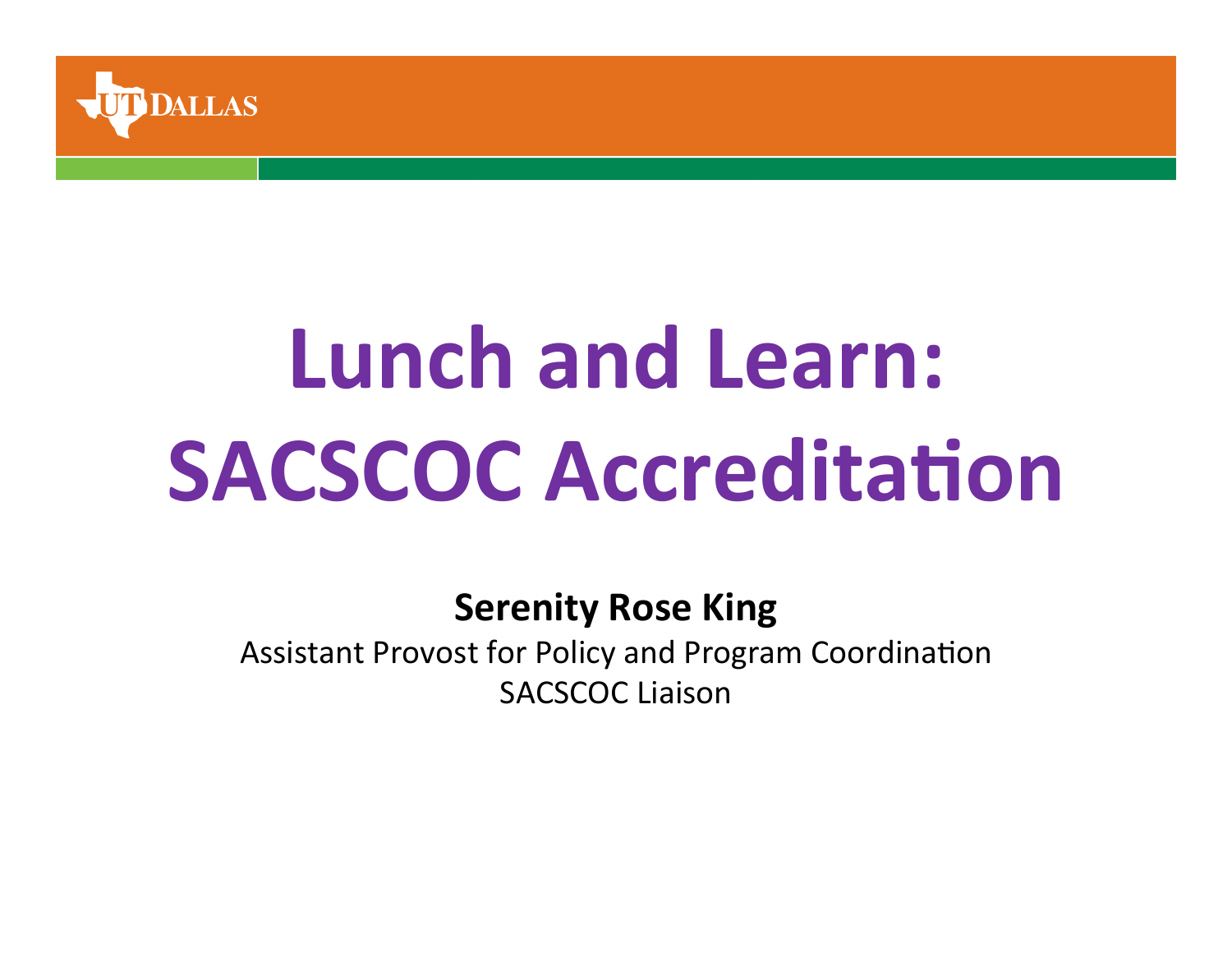

#### **Who/What is SACSCOC?**

- The Southern Association of Colleges and Schools Commission on Colleges (SACSCOC)
- Regional body for the accreditation of degree-granting higher education institutions in the eleven southern states
	- Alabama (54), Florida (76), Georgia (83), Kentucky (50), Louisiana (39), Mississippi (32), North Carolina (112), South Carolina (50), Tennessee (63), Texas (162), Virginia (72) and schools for U.S. students in Latin America (6) Total: 799
	- $-$  268 two-year colleges, 113 Level VI universities (four or more doctoral programs)

#### • Peer-reviewed, self-regulated process; SACSCOC staff do not accredit institutions

- Mission
	- <sup>-</sup> "Accreditation by SACS Commission on Colleges signifies that the institution (1) has a mission appropriate to higher education, (2) has resources, programs, and services sufficient to accomplish and sustain that mission, and (3) maintains clearly specified educational objectives that are consistent with its mission and appropriate to the degrees it offers, and that indicate whether it is successful in achieving its stated objectives."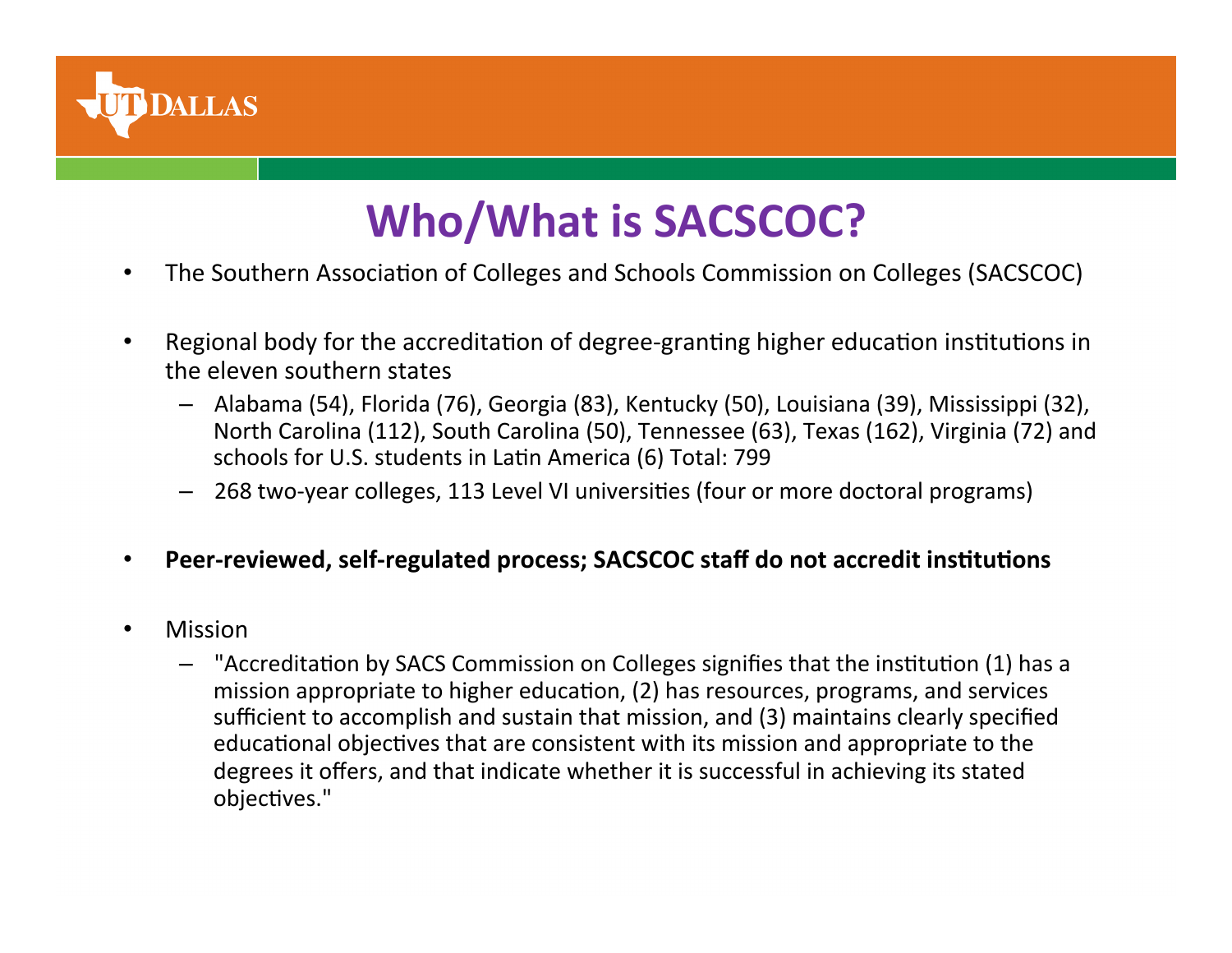

#### **Why is Accreditation Important?**

- We lose federal funding (cannot offer federal financial aid to students; faculty cannot obtain federal grants)
- Public sanctions (warning, probation) damage the reputation of the university
- Alternative: federal government direct oversight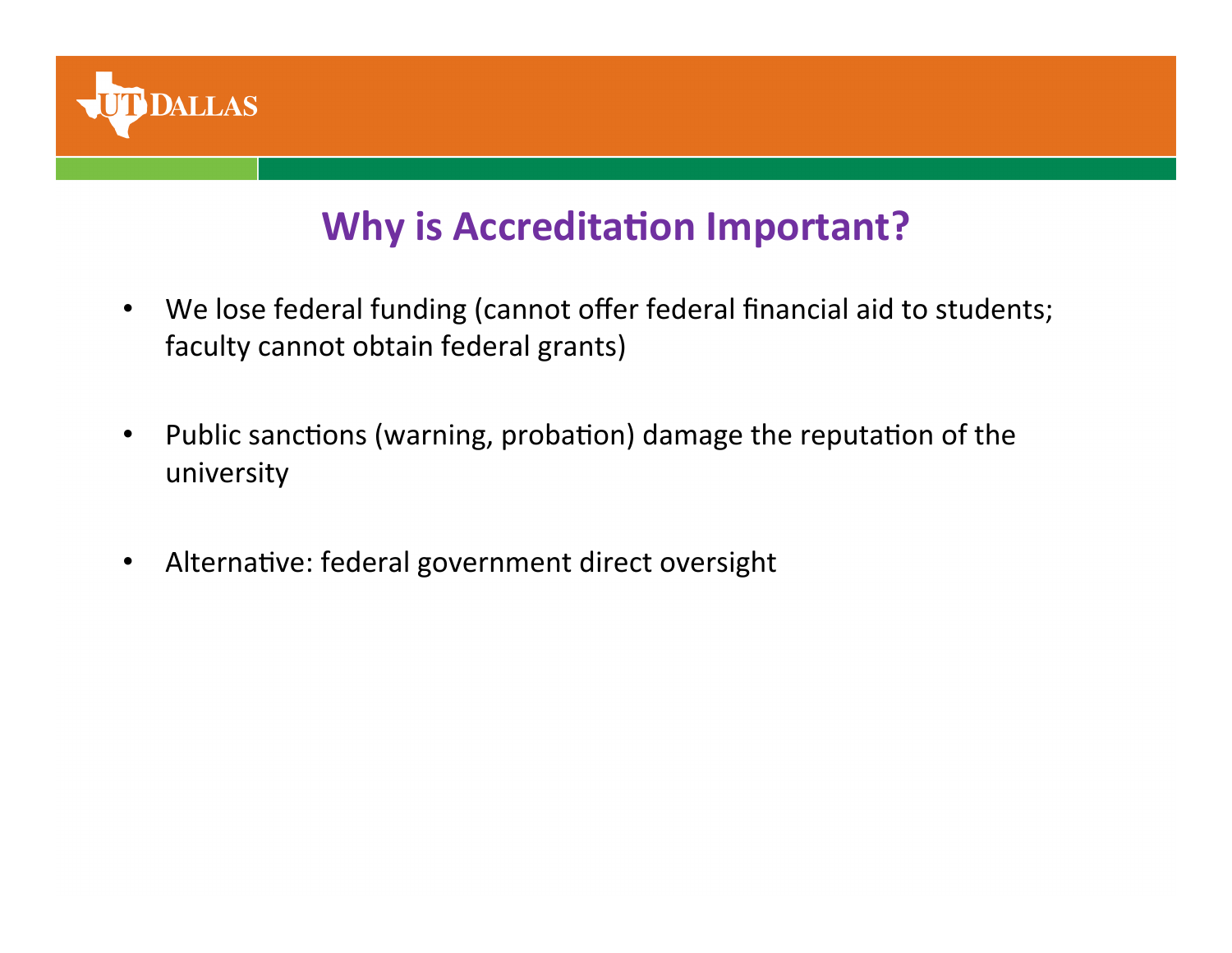

#### **When is SACSCOC season?**

- **Every day**
- SACSCOC conducts 5-year condensed (Fifth-Year Interim Report) and 10-year comprehensive (Reaffirmation) reviews of all institutions; \*unscheduled reviews
- 2008 Last Reaffirmation
- 2013-2015 Monitoring\*
- 2014 Fifth-Year Interim Report
- 2018 Reaffirmation Project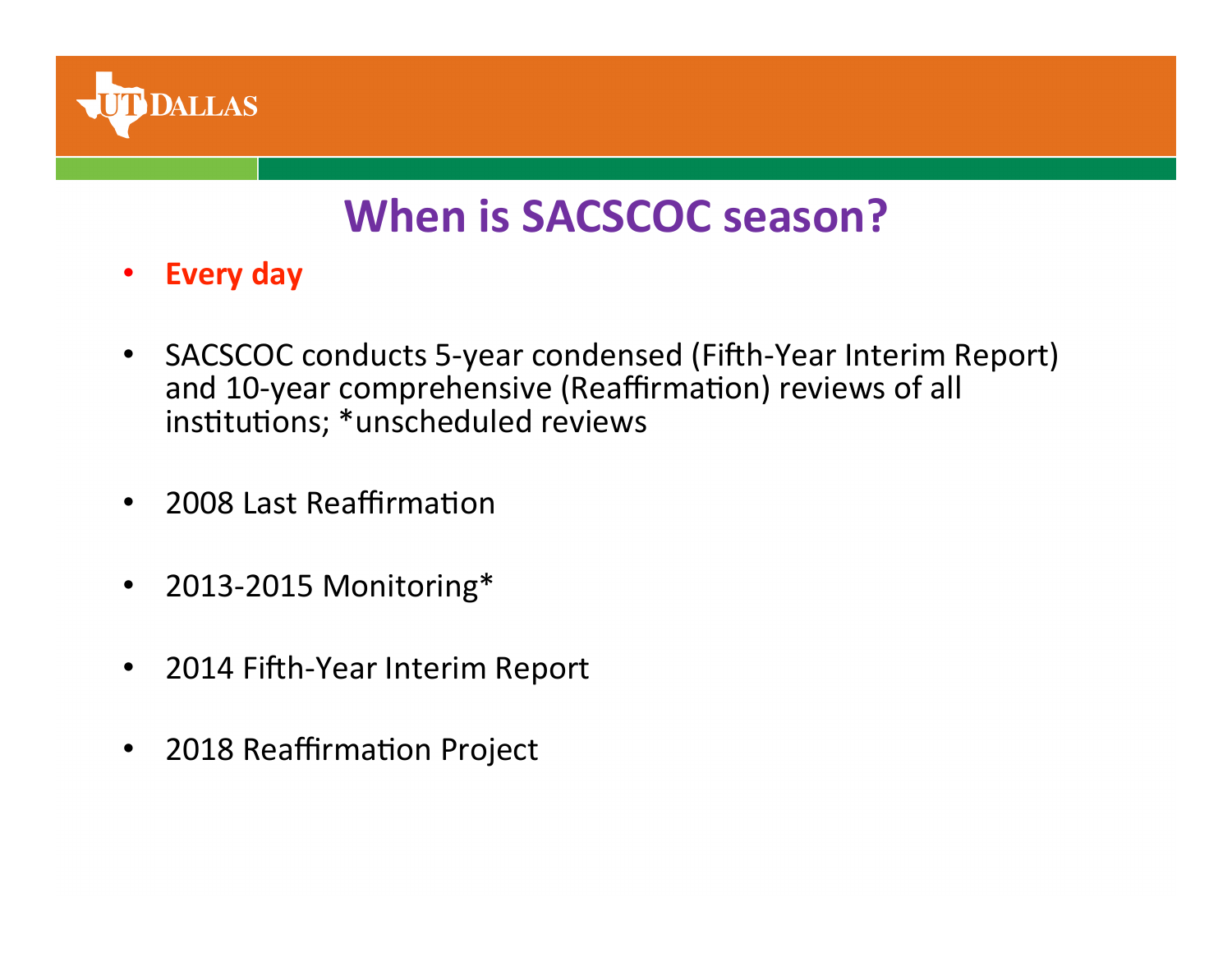

#### **When is SACSCOC season?**

- 2018: Tenth-Year Reaffirmation Project
- Timeline for Tenth-Year Review
	- 2015
		- 2018 SACSCOC Leadership Team Appointment & Orientation
		- Quality Enhancement Plan (QEP) Development
	- $-2016$ 
		- Formation of Reaffirmation Committees and Orientation
		- Commence progress reports and data collection
		- QEP Selection Topic meetings
		- Prepare to write Compliance Certification Report (CCR) draft
		- QEP proposal and design pilot
	- 2017
		- **Sept 11:** Submit final CCR and draft QEP to SACSCOC
		- Nov 7-10: SACSCOC Off-Site Peer Review Conducted and Findings shared with UT Dallas
		- Nov 11-Jan 22: Prepare & complete Focused Institutional Response Report (Focused Report) in response to SACSCOC Off-Site Review Committee Report; Prepare final QEP report
	- 2018
		- **Jan 23**: Submit UT Dallas Focused Report and final QEP to SACSCOC
		- March 6-8: SACSCOC On-Site Visit at UT Dallas
		- Aug 8: Submit UT Dallas Focused Report to SACSCOC On-Site Review Committee Report (if applicable; due 5 months after  $On$ -Site Visit)
		- Dec 8-11: Official decision from SACSCOC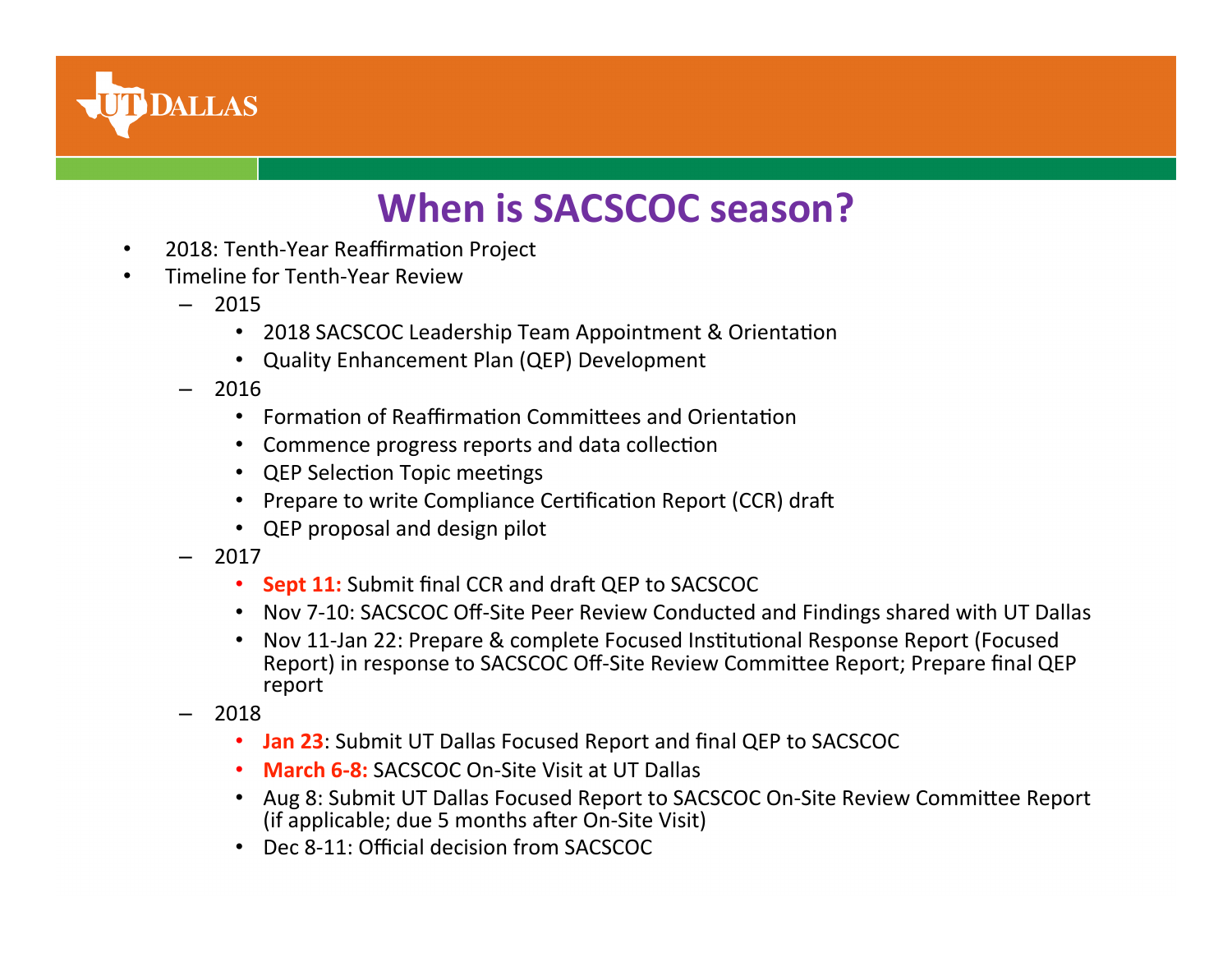

#### **What is the CCR?**

- The Principles of Accreditation: Foundations for Quality Enhancement (96; "program assessment" is just one; four sections)
- Examples: Program Principles
	- $-$  2.7.2: The institution offers degree programs that embody a coherent course of study that is compatible with its stated mission and is based upon fields of study appropriate to higher education. (Program content)
	- 2.8: The number of full-time faculty members is adequate to support the mission of the institution and to ensure the quality and integrity of each of its academic programs (Faculty)
	- 3.4.11: For each major in a degree program, the institution assigns responsibility for program coordination, as well as for curriculum development and review, to persons academically qualified in the field. In those degree programs for which the institution does not identify a major, this requirement applies to a curricular area or concentration. (Academic program coordination)
	- 3.2.8 The institution has qualified administrative and academic officers with the experience and competence to lead the institution. (Qualified administrative/academic officers)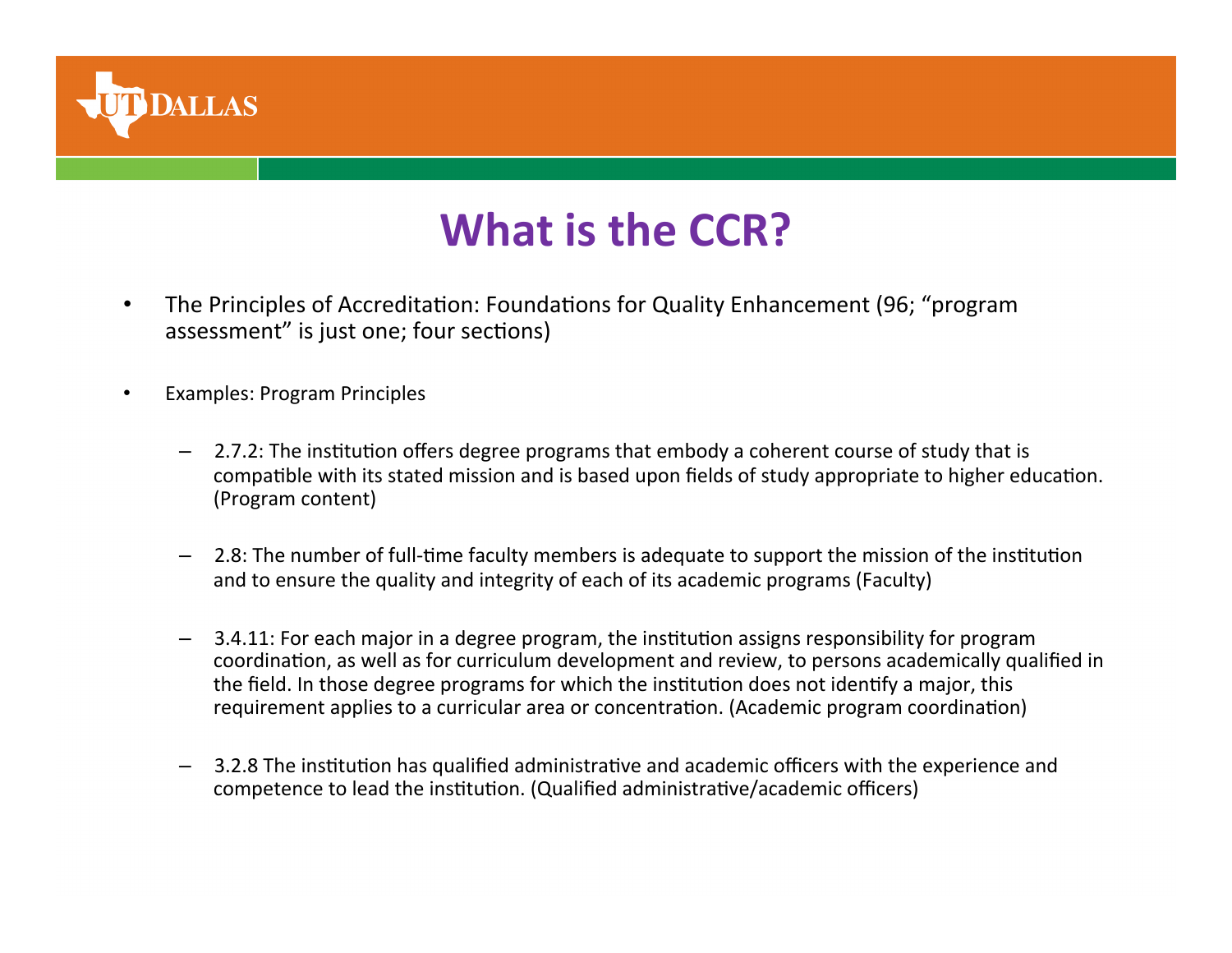

### **What is the CCR?**

- Examples: 3.5 Principles for Undergraduate Educational Programs
	- 3.5.1: The institution identifies college-level general education competencies and the extent to which students have attained them. (General education competencies)
	- 3.5.2: At least 25 percent of the credit hours required for the degree are earned through instruction offered by the institution awarding the degree. (See Commission policy "Agreements Involving Joint and Dual Academic Awards: Policy and Procedures.") (Institutional credits for a degree)
	- $-$  3.5.3: The institution publishes requirements for its undergraduate programs, including its general education components. These requirements conform to commonly accepted standards and practices for degree programs. (See Commission policy "The Quality and Integrity of Undergraduate Degrees.") (Undergraduate program requirements)
	- 3.5.4: At least 25 percent of the course hours in each major at the baccalaureate level are taught by faculty members holding an appropriate terminal degree—usually the earned doctorate or the equivalent of the terminal degree. (Terminal degrees of faculty)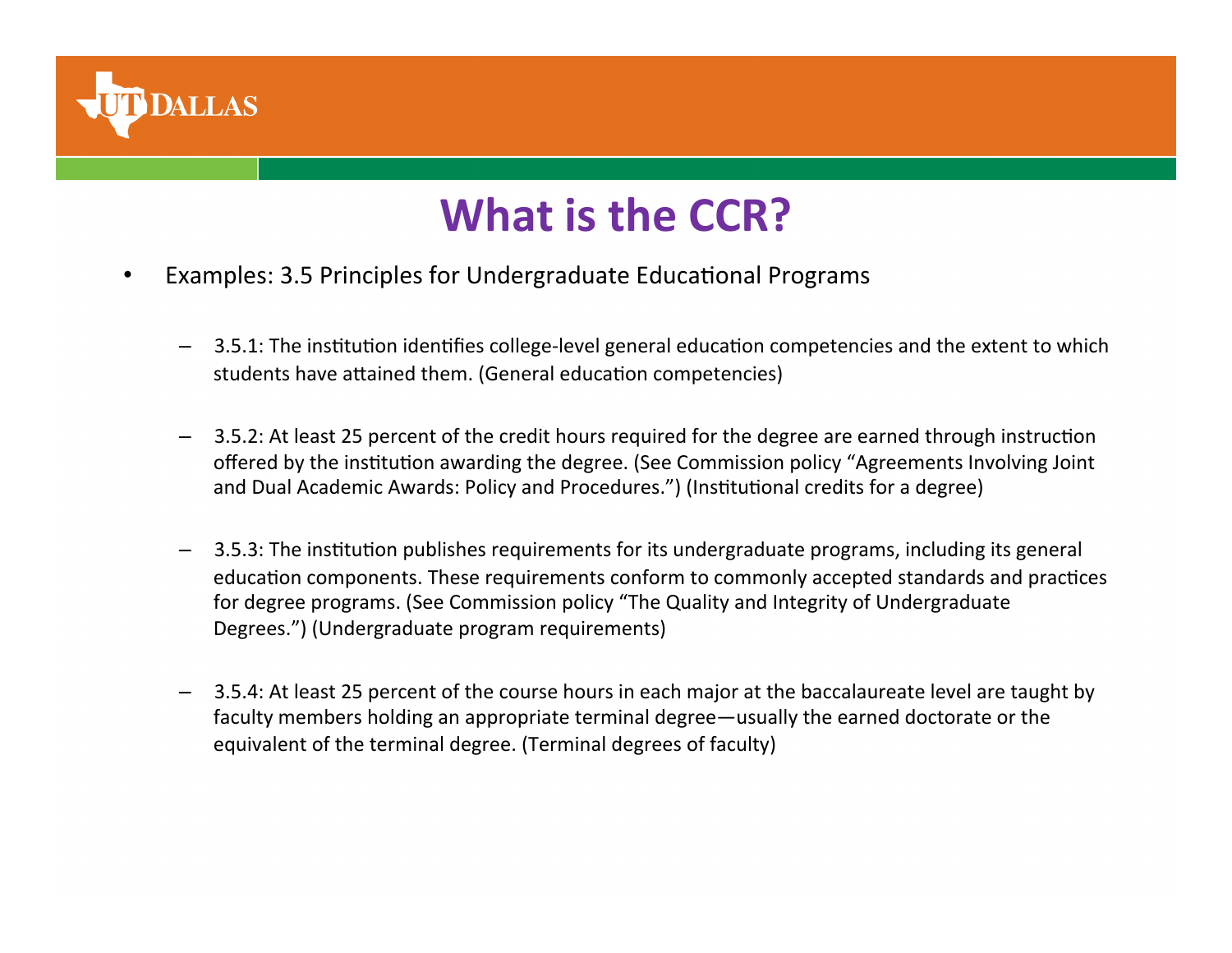

### **What is the CCR?**

- Examples: 3.6 Principles for Graduate and Post-Baccalaureate Professional Programs
	- 3.6.1 The institution's post-baccalaureate professional degree programs, master's and doctoral degree programs, are progressively more advanced in academic content than its undergraduate programs. (Post-baccalaureate program rigor)
	- 3.6.2 The institution structures its graduate curricula (1) to include knowledge of the literature of the discipline and (2) to ensure ongoing student engagement in research and/or appropriate professional practice and training experiences. (Graduate curriculum)
	- 3.6.3 At least one-third of credits toward a graduate or a post-baccalaureate professional degree are earned through instruction offered by the institution awarding the degree. (See Commission policy "Agreements Involving Joint and Dual Academic Awards: Policy and Procedures.") (Institutional credits for a graduate degree)
	- 3.6.4 The institution defines and publishes requirements for its graduate and post-baccalaureate professional programs. These requirements conform to commonly accepted standards and practices for degree programs. (Post-baccalaureate program requirements)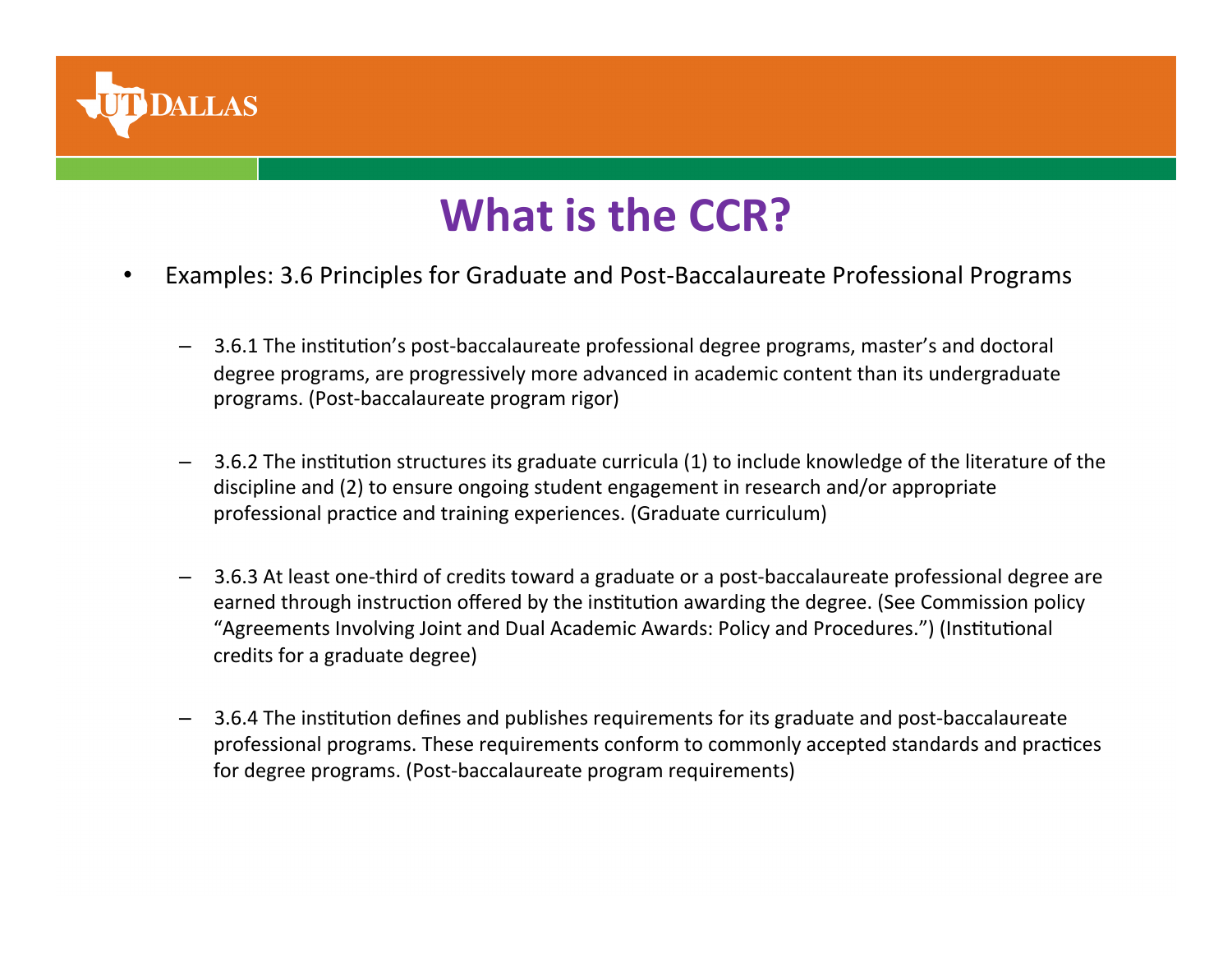

### **Any Other SACSCOC Requirements?**

• Policies 

Example: Substantive Change Policy

(examples include: closing a program, offering a program—including certificates off-campus, offering a program online, offering joint or dual degree with another institution)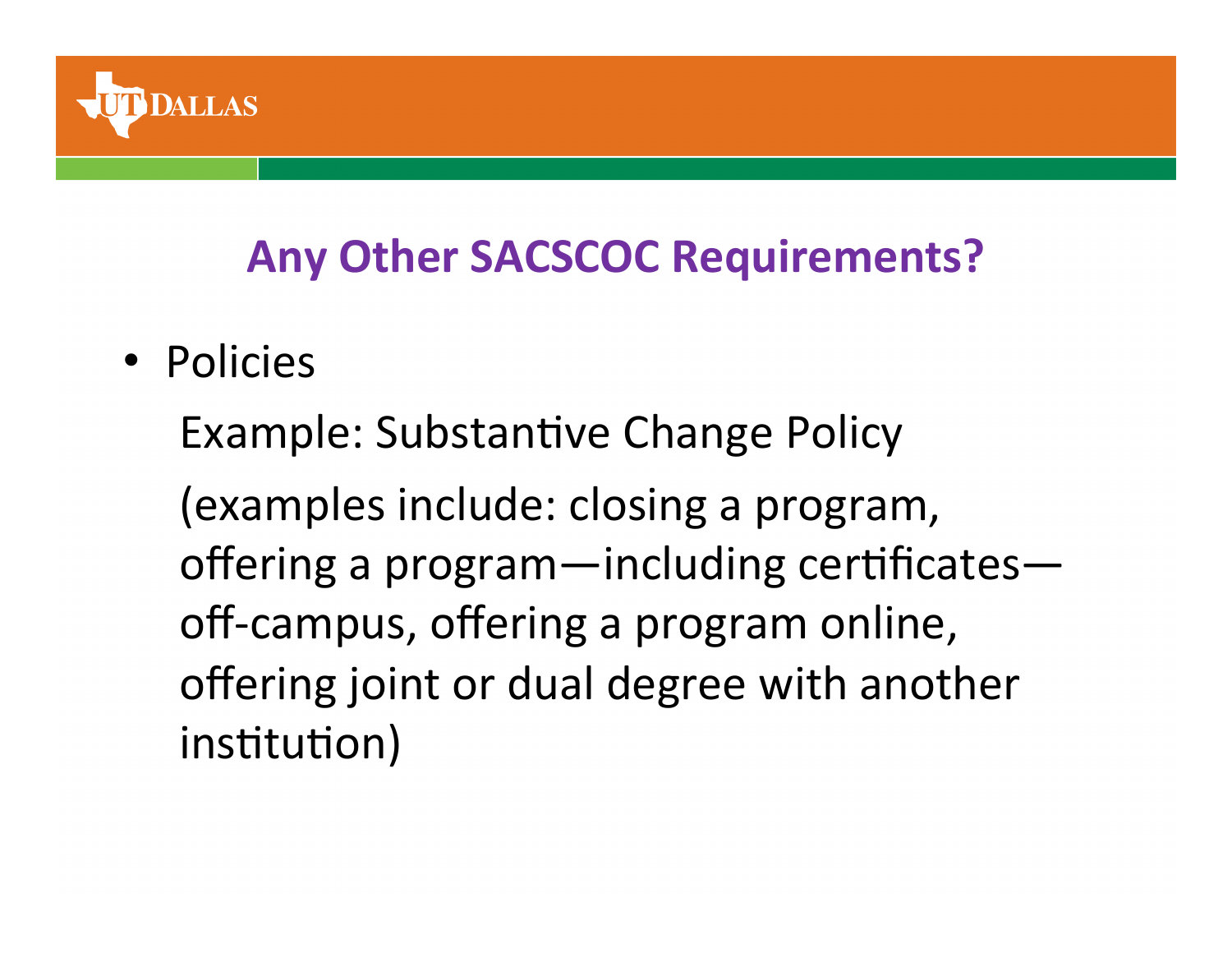

### **SACSCOC Top 10 Frequently Cited Principles**

• SACSCOC provides institutions the Top 10 Frequently Cited Principles to assist them during the reaffirmation process. SACSCOC shows the most frequently cited principles from three perspectives: (1) Off-Site Committee, (2) On-Site Committee, and (3) Board of Trustees. (See http://sacscoc.utdallas.edu under SACSCOC Resources)

#### **PRELIMINARY DATA**

#### Top 10 Most Frequently Cited Principles in Reaffirmation Reviews: 2014 Reaffirmation Class Institutions (N=83)

| <b>Review Stage I: OFF-Site Committee</b> |                                                                            |                                                             |   | <b>Review Stage II: ON-Site Committee</b> |                                         |                                              |            | <b>Review Stage III: C&amp;R   Board of Trustees</b> |                                           |                                              |
|-------------------------------------------|----------------------------------------------------------------------------|-------------------------------------------------------------|---|-------------------------------------------|-----------------------------------------|----------------------------------------------|------------|------------------------------------------------------|-------------------------------------------|----------------------------------------------|
|                                           | <b>Requirement/Standard</b>                                                | $\%$<br><b>Institutions</b><br>in Non-<br><b>Compliance</b> |   | Rank                                      | <b>Requirement/Standard</b>             | <b>Institutions</b><br>in Non-<br>Compliance |            | Rank                                                 | <b>Requirement/Standard</b>               | <b>Institutions</b><br>in Non-<br>Compliance |
| 1.                                        | <b>3.7.1</b> (Faculty Competence)                                          | 94%                                                         |   | 1.                                        | 3.3.2 (Quality Enhancement Plan)        | 47%                                          |            | 1.                                                   | 3.3.1.1 (IE - Educational Programs)       | 12%                                          |
| 2.                                        | <b>3.3.1.1</b> (IE - Educational Programs)                                 | 61%                                                         |   | 2.                                        | 3.3.1.1 (IE - Educational Programs)     | 31%                                          |            | 2.                                                   | 3.3.1.2 (IE - Administrative Units)       |                                              |
| 3.                                        | <b>2.11.1</b> (Financial Resources)                                        | 48%                                                         |   | 3.                                        | <b>3.7.1</b> (Faculty Competence)       | 28%                                          |            | 3.                                                   | <b>3.3.1.3</b> (IE - Educational Support) | 6%                                           |
| 4.                                        | 3.4.11 (Academic Program Coordination)                                     | 46%                                                         |   | 4.                                        | 3.3.1.2 (IE - Administrative Units)     | 14%                                          |            | 4.                                                   | 3.10.1 (Financial Stability)              |                                              |
| 5.                                        | $3.3.1.5$ (IE - Community/Public Service)                                  | 45%                                                         |   | 5.                                        | 3.3.1.3 (IE - Educational Support)      | 12%                                          | <b>ORT</b> | 5.                                                   | 3.3.1.5 (IE - Community/Public Service)   |                                              |
| 6.                                        | $3.3.1.2$ (IE - Administrative Units)                                      | 40%                                                         |   | 6.                                        | 3.3.1.5 (IE - Community/Public Service) |                                              |            | 6.                                                   | 3.7.1 (Faculty Competence)                | 5%                                           |
| 7.                                        | 3.7.2 (Faculty Evaluation)                                                 | 39%                                                         | Ξ | 7.                                        | 3.10.1 (Financial Stability)            | 7%                                           | RE         | 7.                                                   | 3.3.2 (Quality Enhancement Plan)          | 4%                                           |
| 8.                                        | <b>3.3.1.3</b> (IE - Educational Support)                                  | 37%                                                         |   | 8.                                        | 3.5.1 (General Education Competencies)  |                                              | 띉          | 8.                                                   | 3.5.1 (General Education Competencies)    |                                              |
| 9.                                        | $2.8$ (Faculty)                                                            | 36%                                                         |   | 9.                                        | 3.7.2 (Faculty Evaluation)              | 6%                                           | PON        |                                                      |                                           |                                              |
| 10.                                       | <b>3.5.1</b> (General Education Competencies)<br>4.1 (Student Achievement) | 35%                                                         |   | 10.                                       | 3.12.1 (Substantive Change)             |                                              |            |                                                      |                                           | $3%$                                         |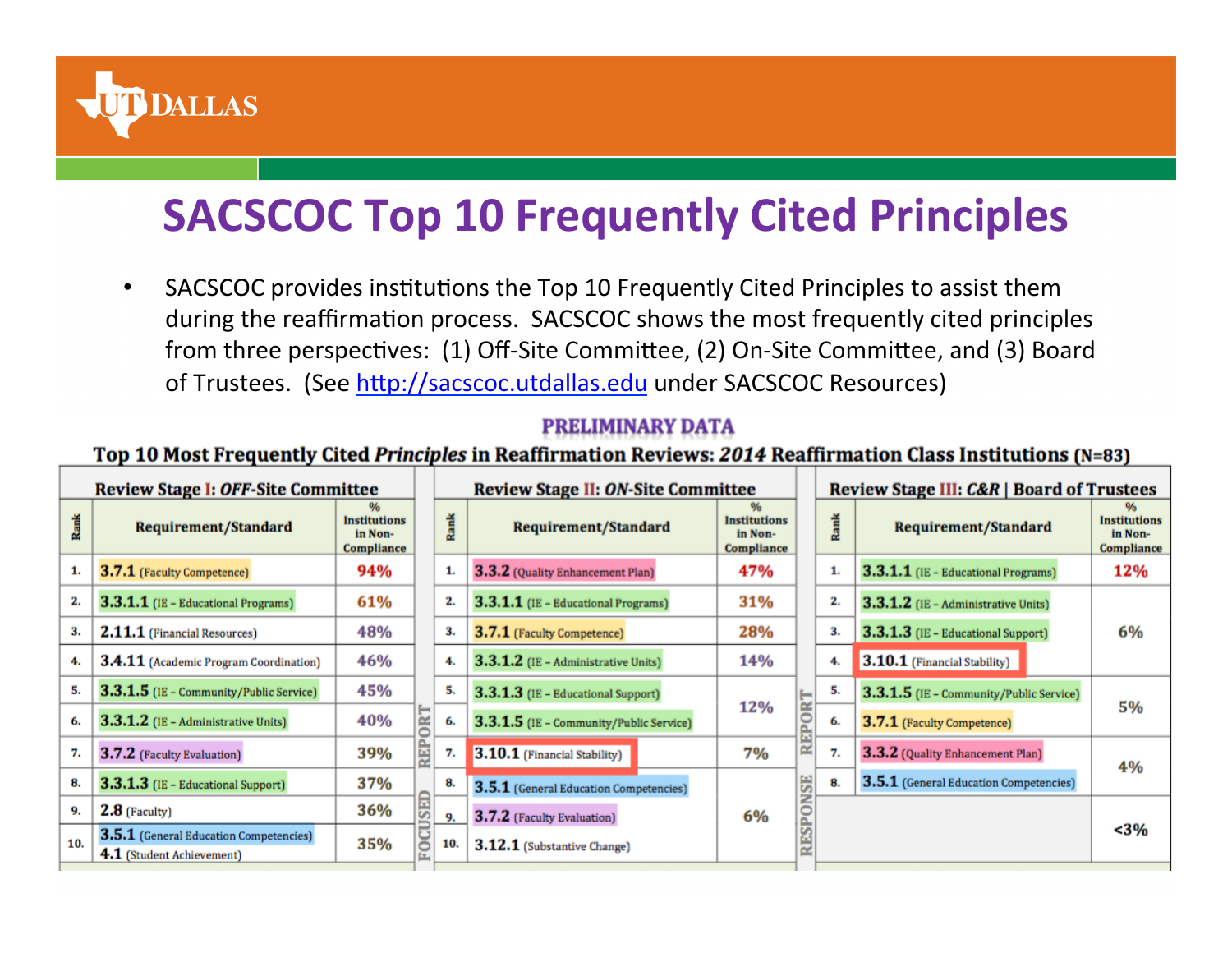

# **What is the QEP?**

- Quality Enhancement Plan
- 2007: Gateways to Excellence in Math and Science (GEMS)
- Now the Student Success Center
- Next? Submit ideas: http://qep.utdallas.edu/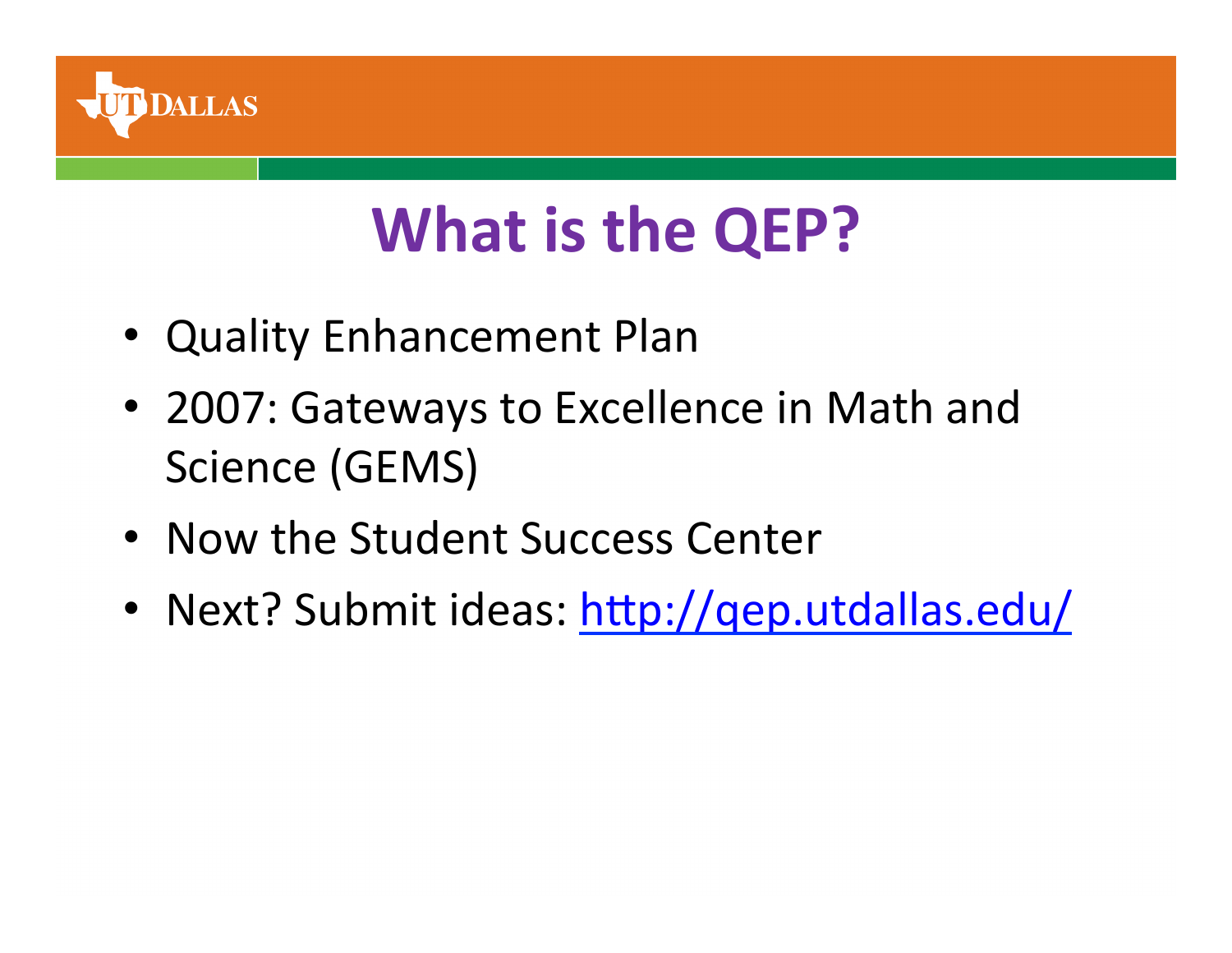

# **How Can I be Involved?**

- Reaffirmation Committees
- Evaluator
- Attend/present at SACSCOC annual meetings or summer institutes
- View SACSCOC web-based training modules
- Spread awareness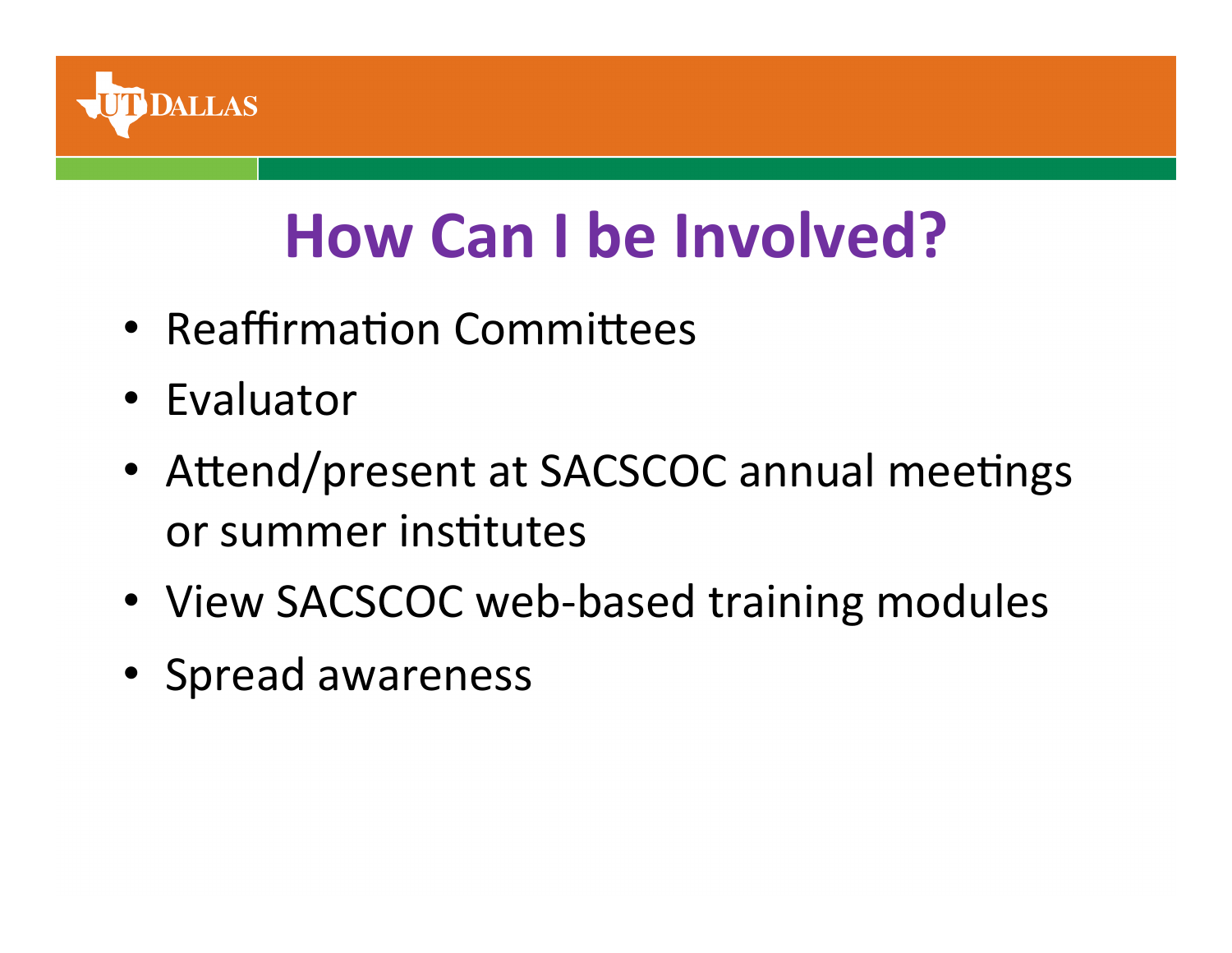

### **Where Can I Find More Information?**

• SACSCOC website

– hhp://www.sacscoc.org/

• UT Dallas SACSCOC page

– hhps://sacscoc.utdallas.edu/